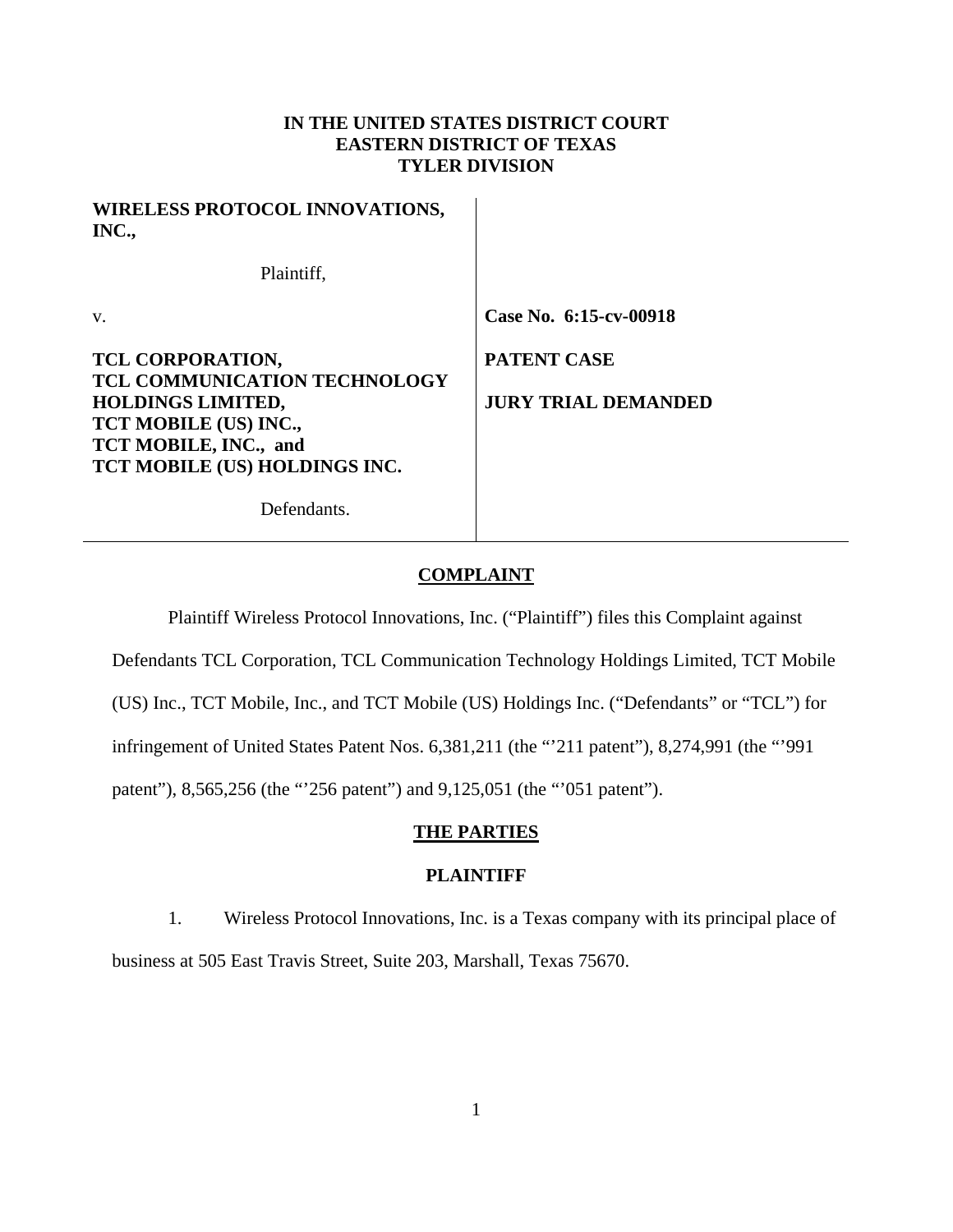### **DEFENDANTS**

2. On information and belief, TCL Corporation is a corporation organized and existing under the laws of the People's Republic of China with its principal place of business at TCL Technology Mansion, No. 17 Huifeng 3rd Road, Zhongkai High-T, Huizhou, Guangdong, 516001 China. On information and belief, this Court has personal jurisdiction over TCL Corporation because TCL Corporation has committed, and continues to commit, acts of infringement in the State of Texas, has conducted business in the State of Texas, and/or has engaged in continuous and systematic activities in the State of Texas.

3. On information and belief, TCL Communication Technology Holdings Limited is a corporation organized and existing under the laws of the People's Republic of China with its principal place of business at 15/F, TCL Tower, Gaoxin Nan Yi Road, Nanshan District, Shenzhen, Guangdong, P.R.C 518057. On information and belief, this Court has personal jurisdiction over TCL Communication Technology Holdings Limited because TCL Communication Technology Holdings Limited has committed, and continues to commit, acts of infringement in the State of Texas, has conducted business in the State of Texas, and/or has engaged in continuous and systematic activities in the State of Texas.

4. On information and belief, TCT Mobile (US) Inc. is a Delaware corporation with its principal place of business in Irvine, California. On information and belief, TCT Mobile (US) Inc. may be served with process through its registered agent, Corporation Service Company, 2711 Centerville Road, Suite 400, Wilmington, DE 19808. On information and belief, this Court has personal jurisdiction over TCT Mobile (US) Inc. because TCT Mobile (US) Inc. has committed, and continues to commit, acts of infringement in the State of Texas, has conducted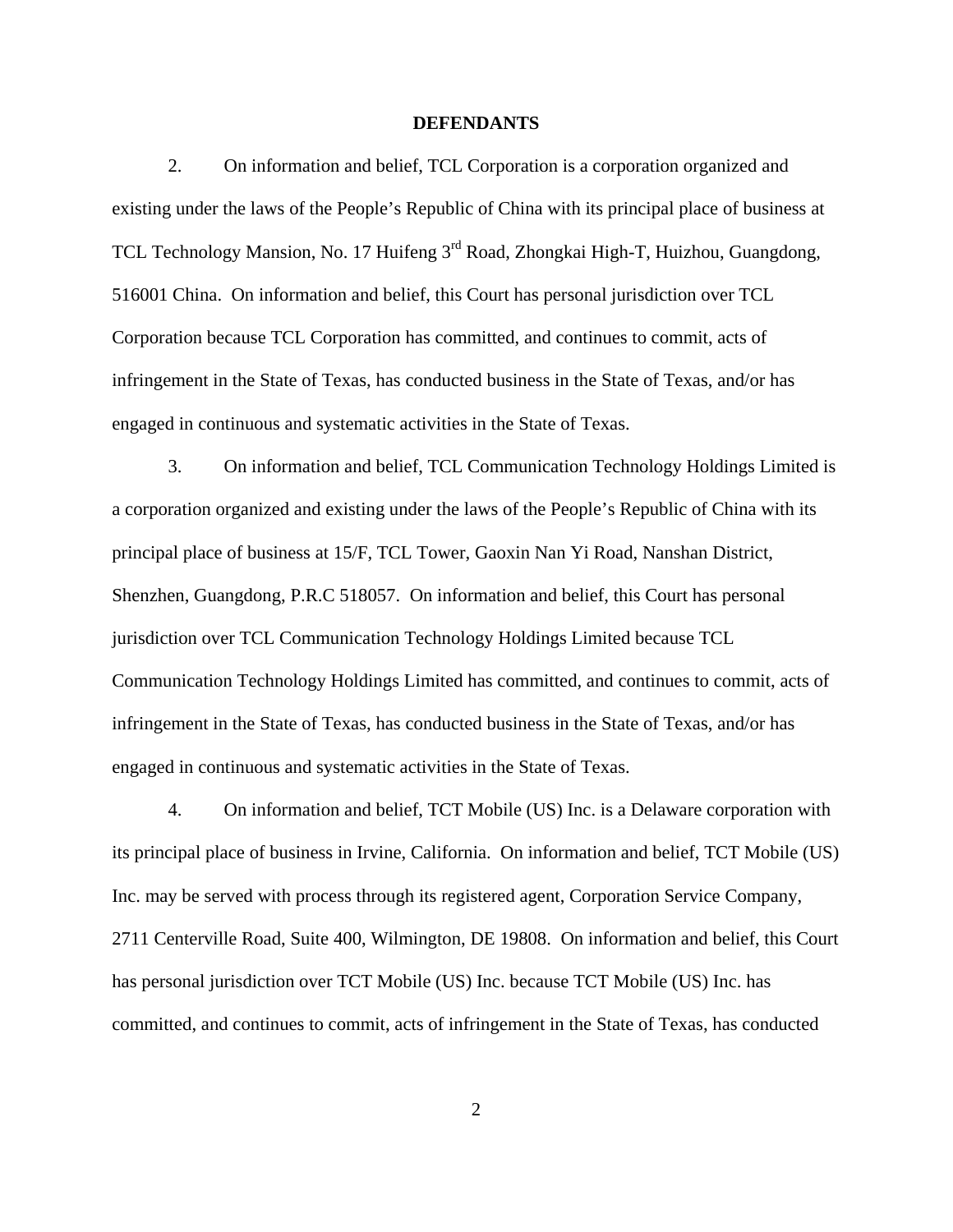business in the State of Texas, and/or has engaged in continuous and systematic activities in the State of Texas.

5. On information and belief, TCT Mobile, Inc. is a Delaware corporation with its principal place of business in Irvine, California. On information and belief, TCT Mobile, Inc. may be served with process through its agent, Corporation Service Company, 2711 Centerville Road, Suite 400, Wilmington, DE 19808. On information and belief, this Court has personal jurisdiction over TCT Mobile, Inc. because TCT Mobile, Inc. has committed, and continues to commit, acts of infringement in the State of Texas, has conducted business in the State of Texas, and/or has engaged in continuous and systematic activities in the State of Texas.

6. On information and belief, TCT Mobile (US) Holdings Inc. is a Delaware corporation with its principal place of business in Irvine, California. On information and belief, TCT Mobile (US) Holdings Inc. may be served with process through its agent, Corporation Service Company, 2711 Centerville Road, Suite 400, Wilmington, DE 19808. On information and belief, this Court has personal jurisdiction over TCT Mobile (US) Holdings Inc. because TCT Mobile (US) Holdings Inc. has committed, and continues to commit, acts of infringement in the State of Texas, has conducted business in the State of Texas, and/or has engaged in continuous and systematic activities in the State of Texas.

7. Defendants TCL Corporation, TCL Communication Technology Holdings Limited, TCT Mobile (US) Inc., TCT Mobile, Inc., and TCT Mobile (US) Holdings Inc. are collectively referred to as "Defendants" or "TCL."

### **JURISDICTION AND VENUE**

8. This is an action for patent infringement under Title 35 of the United States Code. Plaintiff is seeking injunctive relief as well as damages.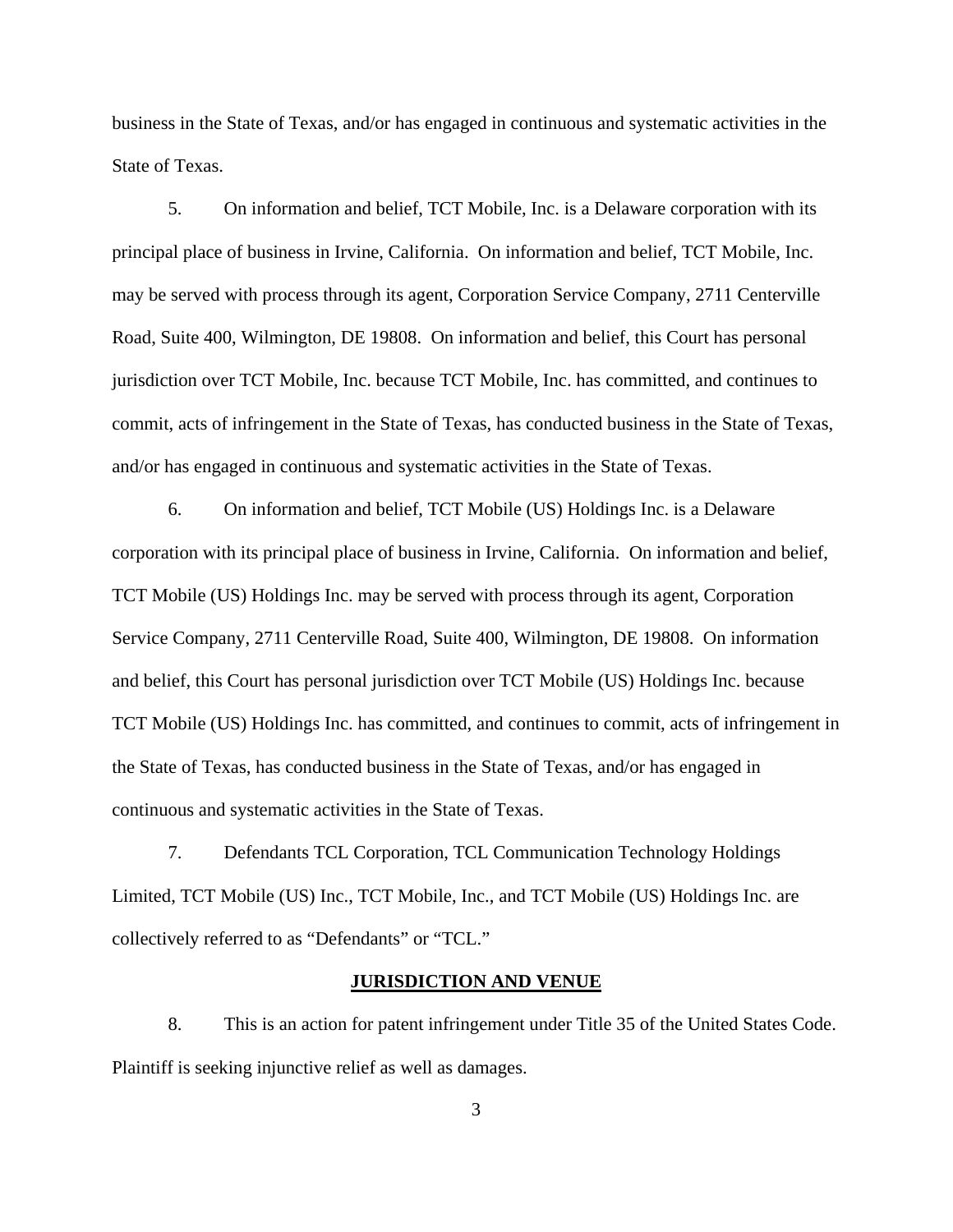9. Jurisdiction is proper in this Court pursuant to 28 U.S.C. §§ 1331 (Federal Question) and 1338(a) (Patents) because this is a civil action for patent infringement arising under the United States' patent statutes, 35 U.S.C. § 101 *et seq*.

10. Venue is proper under 28 U.S.C. §§ 1391(c) and 1400(b) because Defendants have committed acts of infringement in this district and/or are deemed to reside in this district.

11. This Court has personal jurisdiction over Defendants and venue is proper in this district because Defendants have committed, and continue to commit, acts of infringement in the state of Texas, including in this district, have conducted business in the state of Texas, including in this district, and/or have engaged in continuous and systematic activities in the state of Texas, including in this district.

#### **COUNT I**

### **(INFRINGEMENT OF U.S. PATENT NO. 6,381,211)**

12. Plaintiff incorporates paragraphs 1 through 11 herein by reference.

13. Plaintiff is the owner and assignee of the '211 patent, entitled "Processing Data Transmitted and Received Over a Wireless Link Connecting a Central Terminal and a Subscriber Terminal of a Wireless Telecommunications System," with ownership of all substantial rights in the '211 patent, including the right to exclude others and to enforce, sue and recover damages for past and future infringement. A true and correct copy of the '211 patent is attached as Exhibit A.

14. The '211 patent is valid, enforceable and was duly issued in full compliance with Title 35 of the United States Code.

15. Plaintiff has been damaged as a result of TCL's infringing conduct described in this Count. TCL is thus liable to Plaintiff in an amount that adequately compensates it for their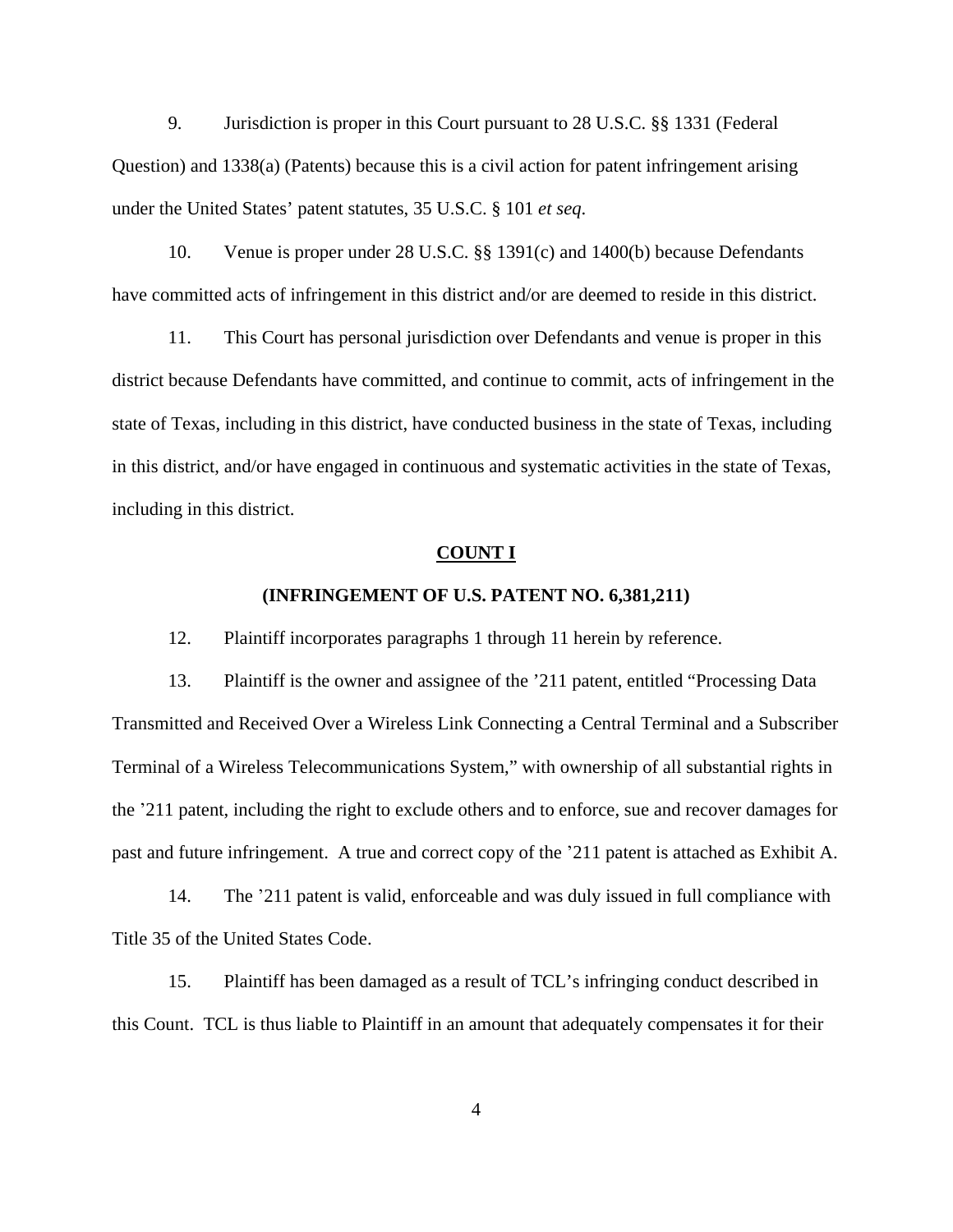infringements, which, by law, cannot be less than a reasonable royalty, together with interest and costs as fixed by this Court under 35 U.S.C. § 284.

# **Direct Infringement**

16. On information and belief, TCL has and continues to directly infringe one or more claims of the '211 patent in this judicial district and/or elsewhere in Texas and the United States, including at least claim 107, by, among other things, making, using, offering for sale, selling and/or importing infringing wireless communication devices, including but not limited to the Idol 3, by practicing infringing methods by way of TCL's wireless communication devices, including but not limited to the Idol 3, and/or by directing or controlling the performance of infringing methods, including by customers and/or end-users of TCL's wireless communication devices, including but not limited to the Idol 3. TCL is thereby liable for infringement of the '211 patent pursuant to 35 U.S.C. § 271.

### **Indirect Infringement – Inducement**

17. Based on the information presently available to Plaintiff, absent discovery, and in addition or in the alternative to direct infringement, Plaintiff contends that TCL has and continues to indirectly infringe one or more claims of the '211 patent, including at least claim 107, by inducing others, including customers and/or end-users of TCL's wireless communication devices, including but not limited to the Idol 3, to make, use, sell, offer for sale, and/or import wireless communication devices and/or to practice infringing methods in violation of one or more claims of the '211 patent, including at least claim 107.

18. On information and belief, Defendants TCL Communication Technology Holdings Limited and TCL Corporation have been on notice of the re-examined '211 patent since at least as early as on or about March 13, 2015, or before, but have continued since that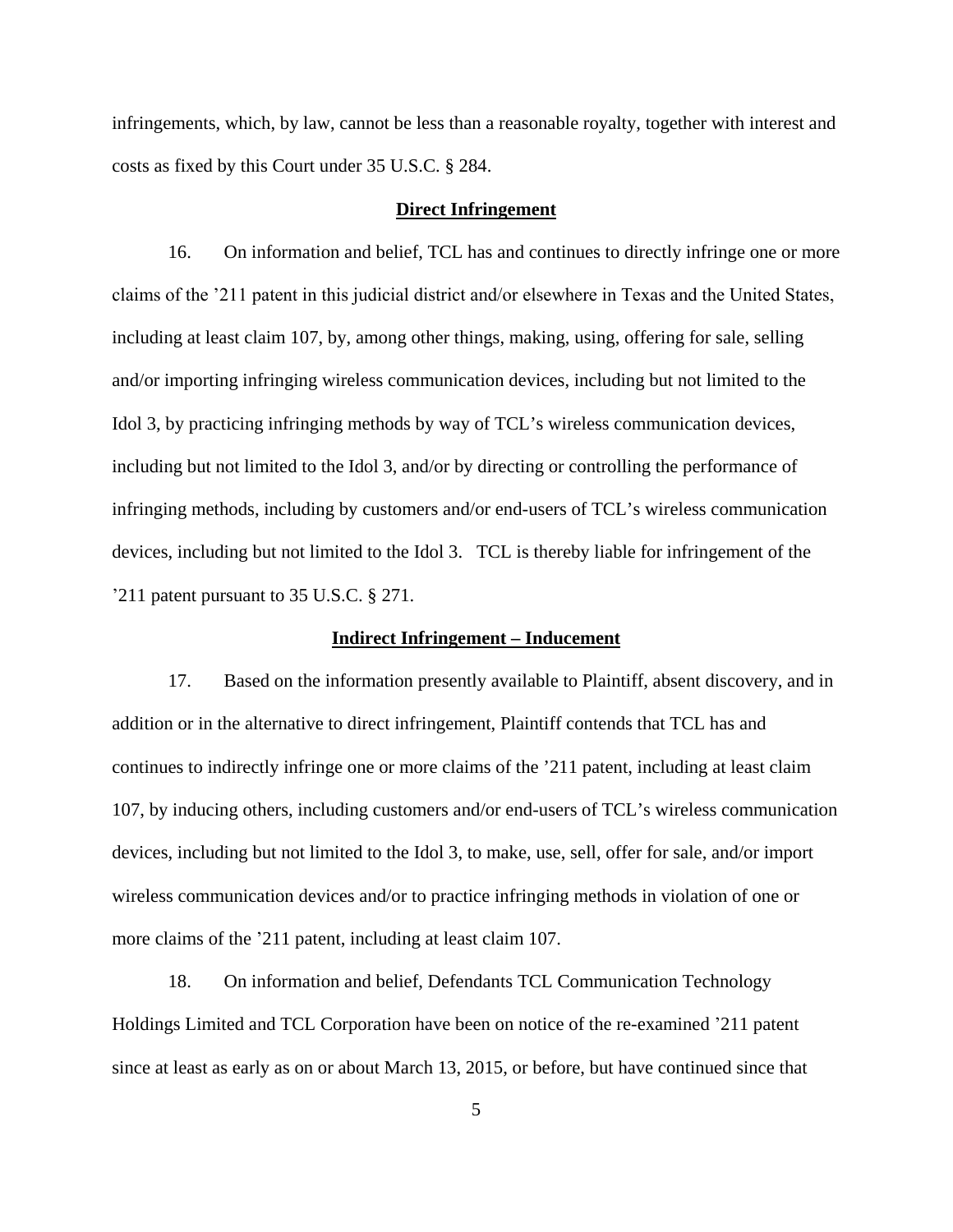time to cause others to directly infringe the '211 patent as alleged herein. Defendants TCT Mobile (US) Inc., TCT Mobile, Inc., and TCT Mobile (US) Holdings Inc. have been on notice of the '211 patent since at least service of this action, or before, but have continued since that time to cause others to directly infringe the '211 patent as alleged herein. In accordance with Fed. R. Civ. P. 11(b)(3), Plaintiff will likely have additional evidentiary support after a reasonable opportunity for further investigation or discovery on this issue.

19. On information and belief, since TCL has been on notice of the '211 patent, TCL has knowingly induced infringement of the '211 patent, including at least claim 107 of the '211 patent, and possessed specific intent to encourage others' infringement.

20. On information and belief, since TCL has been on notice of the '211 patent, TCL knew or should have known that its actions would induce actual infringement of the '211 patent, including at least claim 107 of the '211 patent, by customers and/or end-users of TCL's wireless communication devices, including but not limited to the Idol 3.

21. For example, since TCL has been on notice of the '211 patent, TCL has purposefully and voluntarily made available wireless communication devices, including but not limited to the Idol 3, with the expectation that they would be utilized by customers and/or endusers in the United States in a way that infringes at least claim 107 of the '211 patent.

22. Since TCL has been on notice of the '211 patent, TCL has also instructed and/or encouraged customers and/or end-users of TCL's wireless communication devices, including but not limited to the Idol 3, to utilize such devices in a way that results in the infringement of at least claim 107 of the '211 patent and has provided support to such customers and/or end-users.

23. TCL has not produced or relied upon an opinion of counsel suggesting that the '211 patent is invalid or is not infringed by TCL's wireless communication devices, including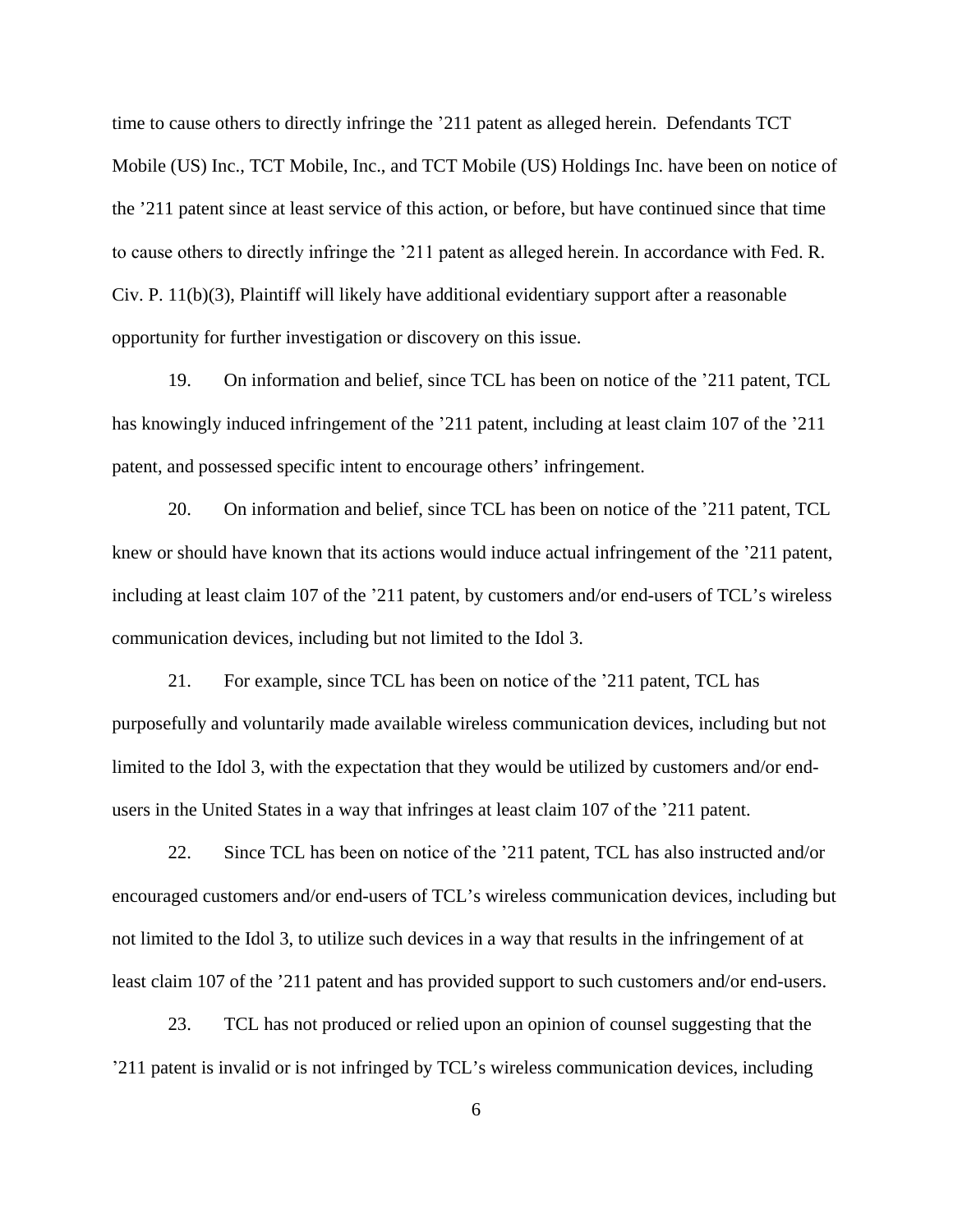but not limited to the Idol 3. In accordance with Fed. R. Civ. P. 11(b)(3), Plaintiff will likely have additional evidentiary support after a reasonable opportunity for discovery on this issue.

24. TCL has not produced any evidence as to any investigation, design around or that any remedial action was taken with respect to the '211 patent. In accordance with Fed. R. Civ. P. 11(b)(3), Plaintiff will likely have additional evidentiary support after a reasonable opportunity for discovery on this issue.

#### **COUNT II**

#### **(INFRINGEMENT OF U.S. PATENT NO. 8,274,991)**

25. Plaintiff incorporates paragraphs 1 through 11 herein by reference.

26. Plaintiff is the owner and assignee of the '991 patent, entitled "Protocol for Allocating Upstream Slots Over a Link in a Point-to-Multipoint Communication System," with ownership of all substantial rights in the '991 patent, including the right to exclude others and to enforce, sue and recover damages for past and future infringement. A true and correct copy of the '991 patent is attached as Exhibit B.

27. The '991 patent is valid, enforceable and was duly issued in full compliance with Title 35 of the United States Code.

28. Plaintiff has been damaged as a result of TCL's infringing conduct described in this Count. TCL is thus liable to Plaintiff in an amount that adequately compensates it for their infringements, which, by law, cannot be less than a reasonable royalty, together with interest and costs as fixed by this Court under 35 U.S.C. § 284.

### **Direct Infringement**

29. On information and belief, TCL has and continues to directly infringe one or more claims of the '991 patent in this judicial district and/or elsewhere in Texas and the United States,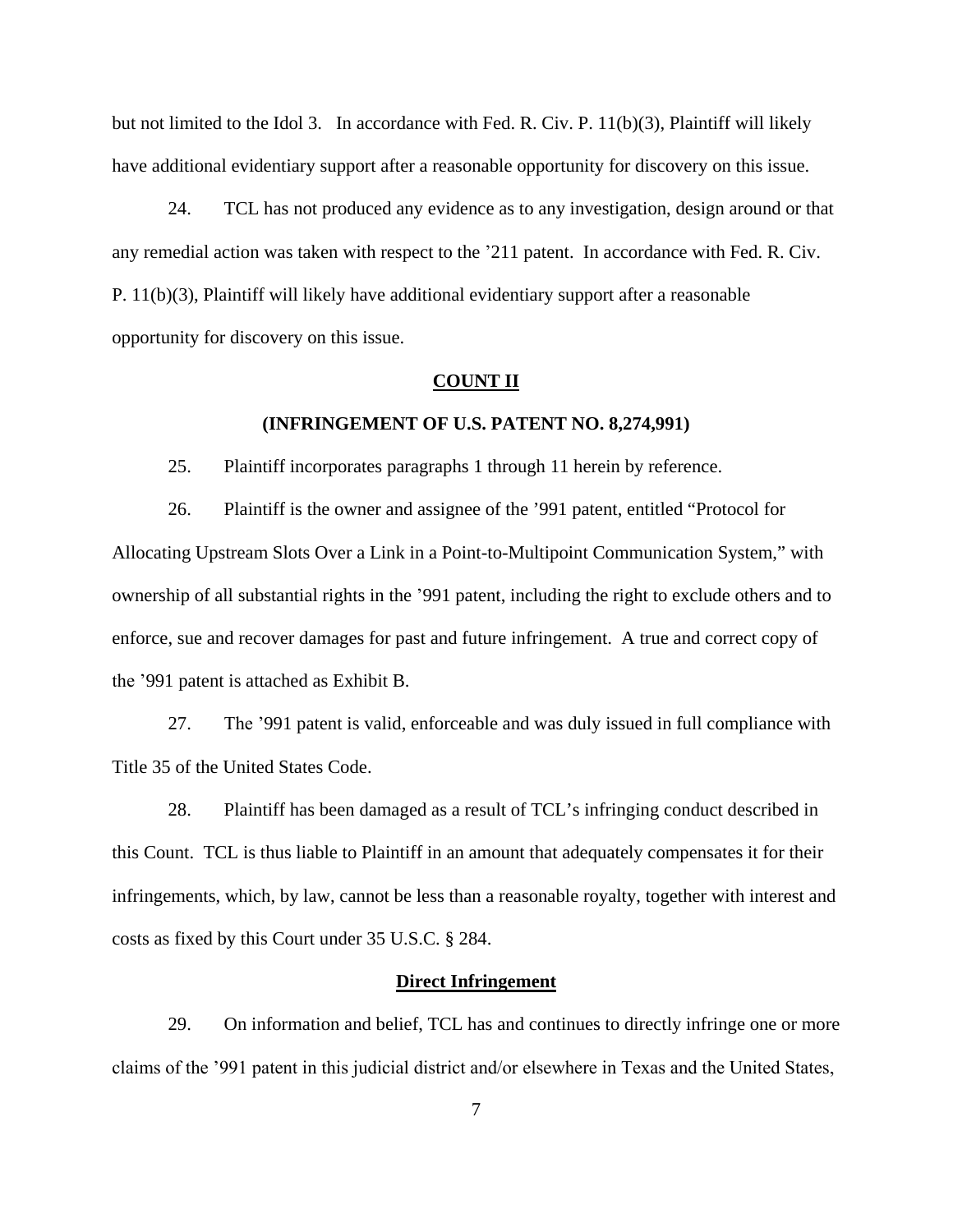including at least claim 1, by, among other things, making, using, offering for sale, selling and/or importing infringing wireless communication devices, including but not limited to the Idol 3, by practicing infringing methods by way of TCL's wireless communication devices, including but not limited to the Idol 3, and/or by directing or controlling the performance of infringing methods, including by customers and/or end-users of TCL's wireless communication devices, including but not limited to the Idol 3. TCL is thereby liable for infringement of the '991 patent pursuant to 35 U.S.C. § 271.

### **Indirect Infringement – Inducement**

30. Based on the information presently available to Plaintiff, absent discovery, and in addition or in the alternative to direct infringement, Plaintiff contends that TCL has and continues to indirectly infringe one or more claims of the '991 patent, including at least claim 1, by inducing others, including customers and/or end-users of TCL's wireless communication devices, including but not limited to the Idol 3, to make, use, sell, offer for sale, and/or import wireless communication devices and/or to practice infringing methods in violation of one or more claims of the '991 patent, including at least claim 1.

31. On information and belief, Defendants TCL Communication Technology Holdings Limited and TCL Corporation have been on notice of the '991 patent since at least as early as on or about March 13, 2015, or before, but have continued since that time to cause others to directly infringe the '991 patent as alleged herein. Defendants TCT Mobile (US) Inc., TCT Mobile, Inc., and TCT Mobile (US) Holdings Inc. have been on notice of the '991 patent since at least service of this action, or before, but have continued since that time to cause others to directly infringe the '991 patent as alleged herein. In accordance with Fed. R. Civ. P.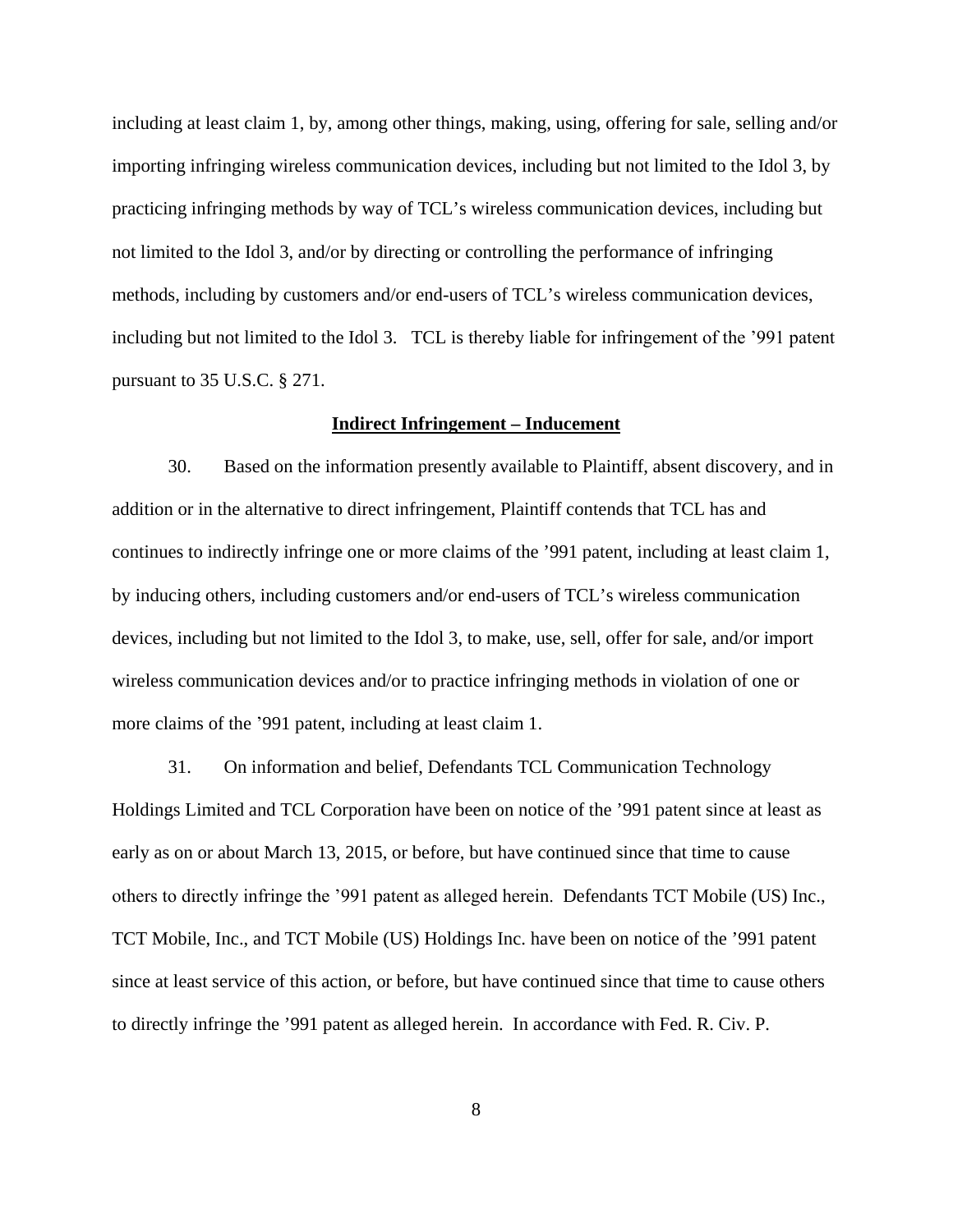11(b)(3), Plaintiff will likely have additional evidentiary support after a reasonable opportunity for further investigation or discovery on this issue.

32. On information and belief, since TCL has been on notice of the '991 patent, TCL has knowingly induced infringement of the '991 patent, including at least claim 1 of the '991 patent, and possessed specific intent to encourage others' infringement.

33. On information and belief, since TCL has been on notice of the '991 patent, TCL knew or should have known that its actions would induce actual infringement of the '991 patent, including at least claim 1 of the '991 patent, by customers and/or end-users of TCL's wireless communication devices, including but not limited to the Idol 3.

34. For example, since TCL has been on notice of the '991 patent, TCL has purposefully and voluntarily made available wireless communication devices, including but not limited to the Idol 3, with the expectation that they would be utilized by customers and/or endusers in the United States in a way that infringes at least claim 1 of the '991 patent and provides support to such customers and/or end-users.

35. Since TCL has been on notice of the '991 patent, TCL has also instructed and/or encouraged customers and/or end-users of TCL's wireless communication devices, including but not limited to the Idol 3, to utilize such devices in a way that results in the infringement of at least claim 1 of the '991 patent and has provided support to such customers and/or end-users.

36. TCL has not produced or relied upon an opinion of counsel suggesting that the '991 patent is invalid or is not infringed by TCL's wireless communication devices, including but not limited to the Idol 3. In accordance with Fed. R. Civ. P. 11(b)(3), Plaintiff will likely have additional evidentiary support after a reasonable opportunity for discovery on this issue.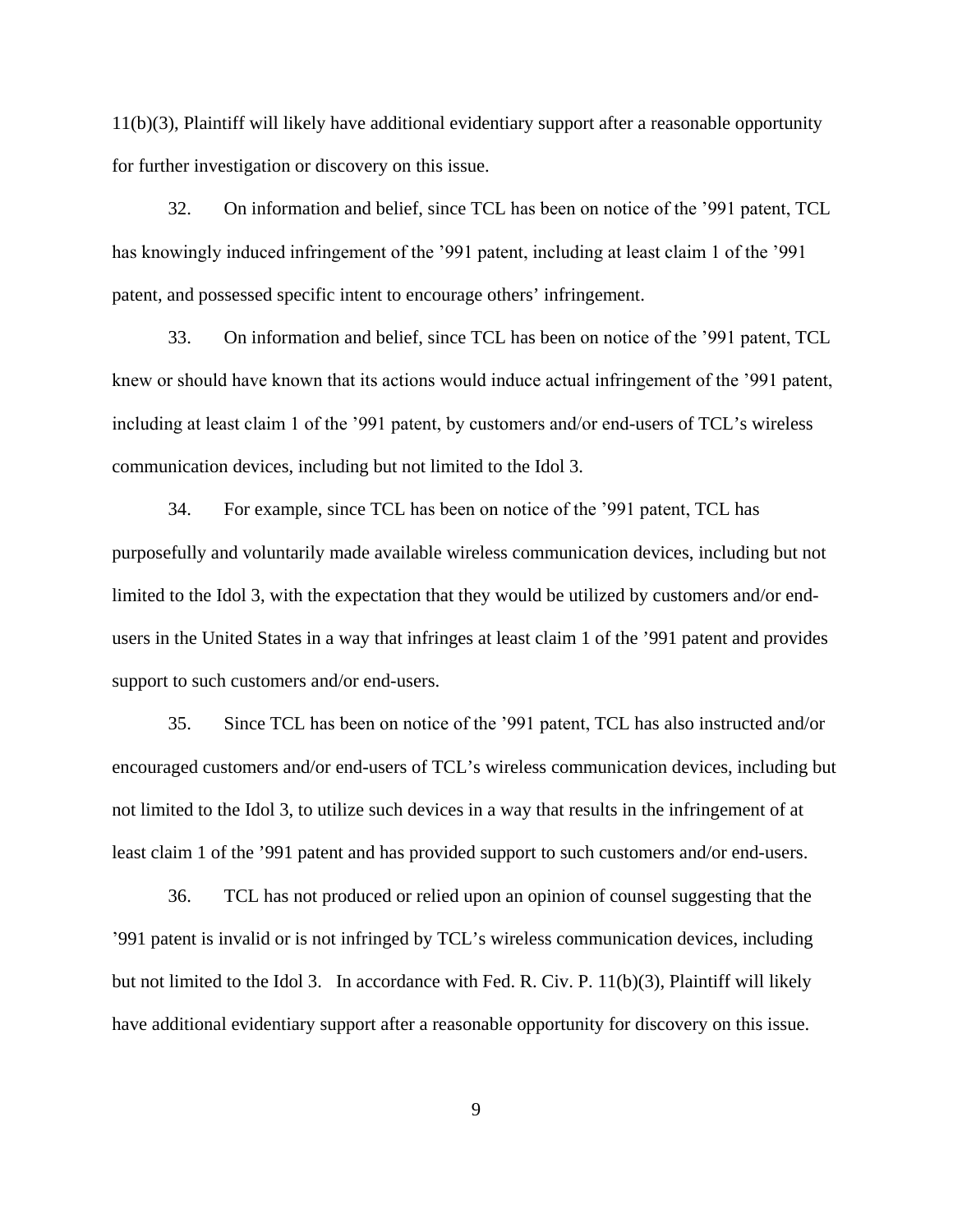37. TCL has not produced any evidence as to any investigation, design around or that any remedial action was taken with respect to the '991 patent. In accordance with Fed. R. Civ. P. 11(b)(3), Plaintiff will likely have additional evidentiary support after a reasonable opportunity for discovery on this issue.

#### **COUNT III**

### **(INFRINGEMENT OF U.S. PATENT NO. 8,565,256)**

38. Plaintiff incorporates paragraphs 1 through 11 herein by reference.

39. Plaintiff is the owner and assignee of the '256 patent, entitled "Protocol for Allocating Upstream Slots Over a Link in a Point-to-Multipoint Communication System," with ownership of all substantial rights in the '256 patent, including the right to exclude others and to enforce, sue and recover damages for past and future infringement. A true and correct copy of the '256 patent is attached as Exhibit C.

40. The '256 patent is valid, enforceable and was duly issued in full compliance with Title 35 of the United States Code.

41. Plaintiff has been damaged as a result of TCL's infringing conduct described in this Count. TCL is thus liable to Plaintiff in an amount that adequately compensates it for their infringements, which, by law, cannot be less than a reasonable royalty, together with interest and costs as fixed by this Court under 35 U.S.C. § 284.

#### **Direct Infringement**

42. On information and belief, TCL has and continues to directly infringe one or more claims of the '256 patent in this judicial district and/or elsewhere in Texas and the United States, including at least claim 1, by, among other things, making, using, offering for sale, selling and/or importing infringing wireless communication devices, including but not limited to the Idol 3, by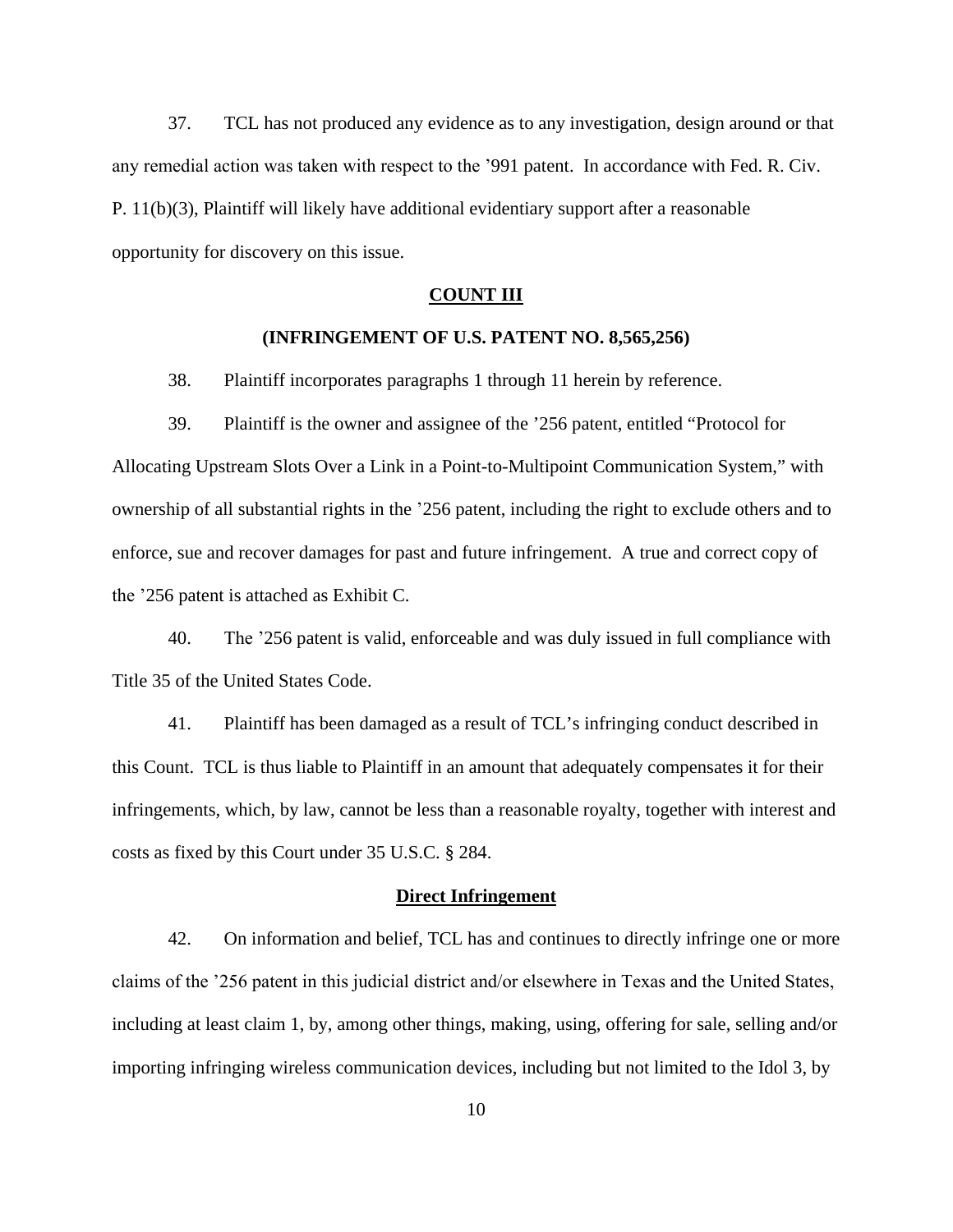practicing infringing methods by way of TCL's wireless communication devices, including but not limited to the Idol 3, and/or by directing or controlling the performance of infringing methods, including by customers and/or end-users of TCL's wireless communication devices, including but not limited to the Idol 3. TCL is thereby liable for infringement of the '256 patent pursuant to 35 U.S.C. § 271.

### **Indirect Infringement – Inducement**

43. Based on the information presently available to Plaintiff, absent discovery, and in addition or in the alternative to direct infringement, Plaintiff contends that TCL has and continues to indirectly infringe one or more claims of the '256 patent, including at least claim 1, by inducing others, including customers and/or end-users of TCL's wireless communication devices, including but not limited to the Idol 3, to make, use, sell, offer for sale, and/or import wireless communication devices and/or to practice infringing methods in violation of one or more claims of the '256 patent, including at least claim 1.

44. Defendants TCL Communication Technology Holdings Limited and TCL Corporation have been on notice of the '256 patent since at least as early as on or about March 13, 2015, or before, but have continued since that time to cause others to directly infringe the '256 patent as alleged herein. Defendants TCT Mobile (US) Inc., TCT Mobile, Inc., and TCT Mobile (US) Holdings Inc. have been on notice of the '256 patent since at least service of this action, or before, but have continued since that time to cause others to directly infringe the '256 patent as alleged herein. In accordance with Fed. R. Civ. P. 11(b)(3), Plaintiff will likely have additional evidentiary support after a reasonable opportunity for further investigation or discovery on this issue.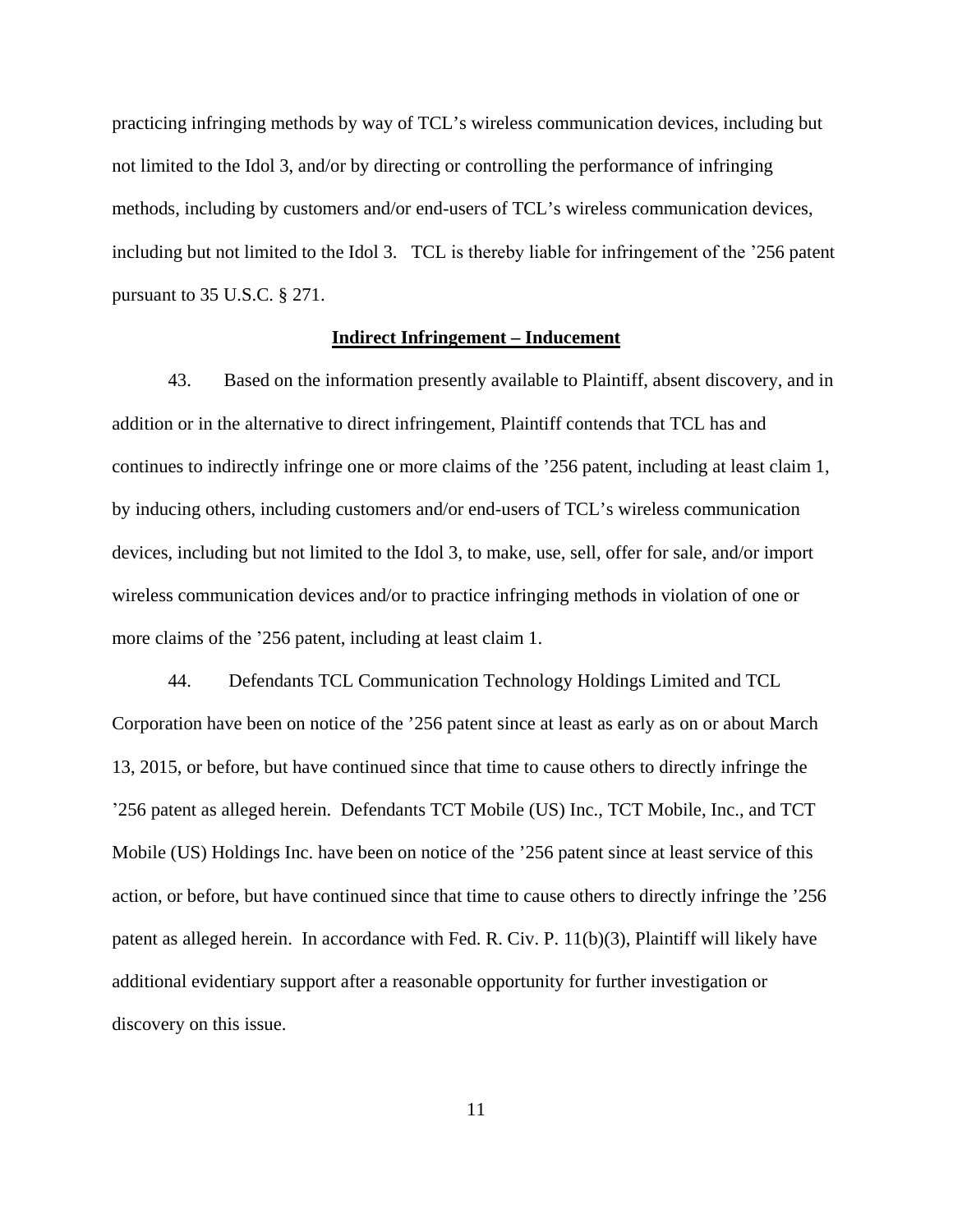45. On information and belief, since TCL has been on notice of the '256 patent, TCL has knowingly induced infringement of the '256 patent, including at least claim 1 of the '256 patent, and possessed specific intent to encourage others' infringement.

46. On information and belief, since TCL has been on notice of the '256 patent, TCL knew or should have known that its actions would induce actual infringement of the '256 patent, including at least claim 1 of the '256 patent, by customers and/or end-users of TCL's wireless communication devices, including but not limited to the Idol 3.

47. For example, since TCL has been on notice of the '256 patent, TCL has purposefully and voluntarily made available wireless communication devices, including but not limited to the Idol 3, with the expectation that they would be utilized by customers and/or endusers in the United States in a way that infringes at least claim 1 of the '256 patent.

48. Since TCL has been on notice of the '256 patent, TCL has also instructed and/or encouraged customers and/or end-users of TCL's wireless communication devices, including but not limited to the Idol 3, to utilize such devices in a way that results in the infringement of at least claim 1 of the '256 patent and has provided support to such customers and/or end-users.

49. TCL has not produced or relied upon an opinion of counsel suggesting that the '256 patent is invalid or is not infringed by TCL's wireless communication devices, including but not limited to the Idol 3. In accordance with Fed. R. Civ. P. 11(b)(3), Plaintiff will likely have additional evidentiary support after a reasonable opportunity for discovery on this issue.

50. TCL has not produced any evidence as to any investigation, design around or that any remedial action was taken with respect to the '256 patent. In accordance with Fed. R. Civ. P. 11(b)(3), Plaintiff will likely have additional evidentiary support after a reasonable opportunity for discovery on this issue.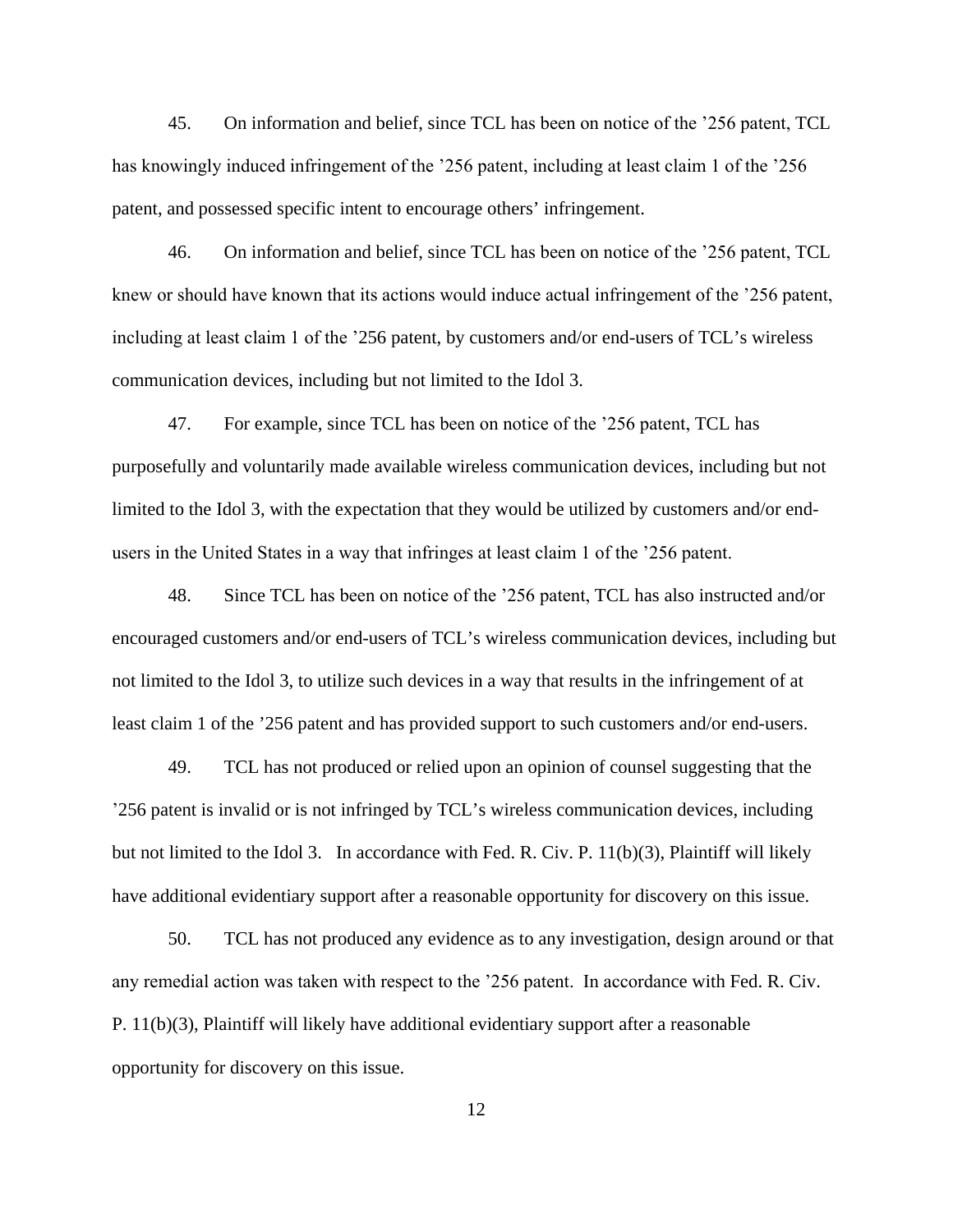#### **COUNT IV**

### **(INFRINGEMENT OF U.S. PATENT NO. 9,125,051)**

51. Plaintiff incorporates paragraphs 1 through 11 herein by reference.

52. Plaintiff is the owner and assignee of the '051 patent, entitled "Protocol for Allocating Upstream Slots Over a Link in a Point-to-Multipoint Communication System," with ownership of all substantial rights in the '051 patent, including the right to exclude others and to enforce, sue and recover damages for past and future infringement. A true and correct copy of the '051 patent is attached as Exhibit D.

53. The '051 patent is valid, enforceable and was duly issued in full compliance with Title 35 of the United States Code.

54. Plaintiff has been damaged as a result of TCL's infringing conduct described in this Count. TCL is thus liable to Plaintiff in an amount that adequately compensates it for their infringements, which, by law, cannot be less than a reasonable royalty, together with interest and costs as fixed by this Court under 35 U.S.C. § 284.

#### **Direct Infringement**

55. On information and belief, TCL has and continues to directly infringe one or more claims of the '051 patent in this judicial district and/or elsewhere in Texas and the United States, including at least claim 21, by, among other things, making, using, offering for sale, selling and/or importing infringing wireless communication devices, including but not limited to the Idol 3, by practicing infringing methods by way of TCL's wireless communication devices, including but not limited to the Idol 3, and/or by directing or controlling the performance of infringing methods, including by customers and/or end-users of TCL's wireless communication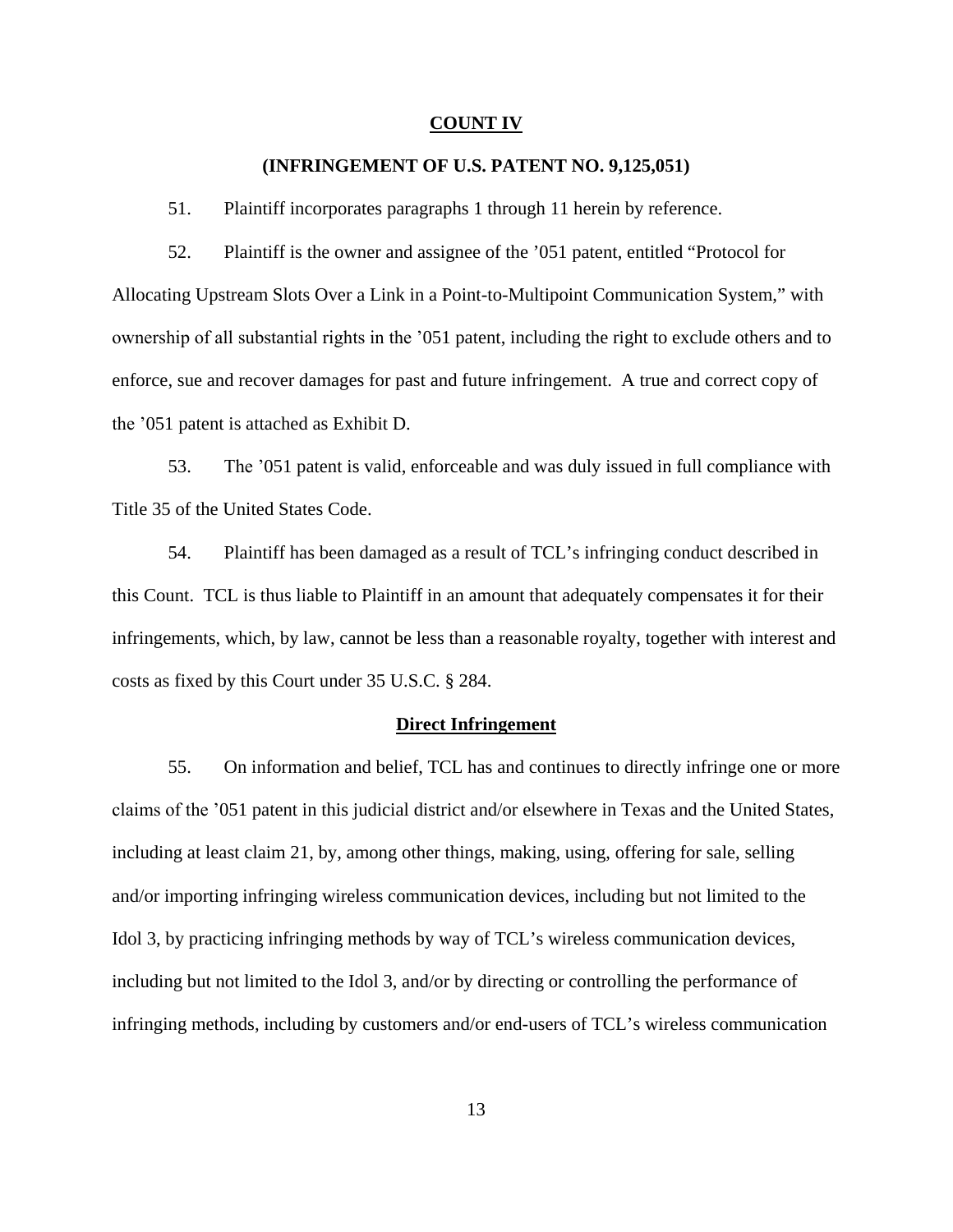devices, including but not limited to the Idol 3. TCL is thereby liable for infringement of the '051 patent pursuant to 35 U.S.C. § 271.

### **Indirect Infringement – Inducement**

56. Based on the information presently available to Plaintiff, absent discovery, and in addition or in the alternative to direct infringement, Plaintiff contends that TCL has and continues to indirectly infringe one or more claims of the '051 patent, including at least claim 21, by inducing others, including customers and/or end-users of TCL's wireless communication devices, including but not limited to the Idol 3, to make, use, sell, offer for sale, and/or import wireless communication devices and/or to practice infringing methods in violation of one or more claims of the '051 patent, including at least claim 21.

57. TCL has been on notice of the '051 patent since at least service of this action, or before, but has continued since that time to cause others to directly infringe the '051 patent as alleged herein. In accordance with Fed. R. Civ. P. 11(b)(3), Plaintiff will likely have additional evidentiary support after a reasonable opportunity for further investigation or discovery on this issue.

58. On information and belief, since TCL has been on notice of the '051 patent, TCL has knowingly induced infringement of the '051 patent, including at least claim 21 of the '051 patent, and possessed specific intent to encourage others' infringement.

59. On information and belief, since TCL has been on notice of the '051 patent, TCL knew or should have known that its actions would induce actual infringement of the '051 patent, including at least claim 21 of the '051 patent, by customers and/or end-users of TCL's wireless communication devices, including but not limited to the Idol 3.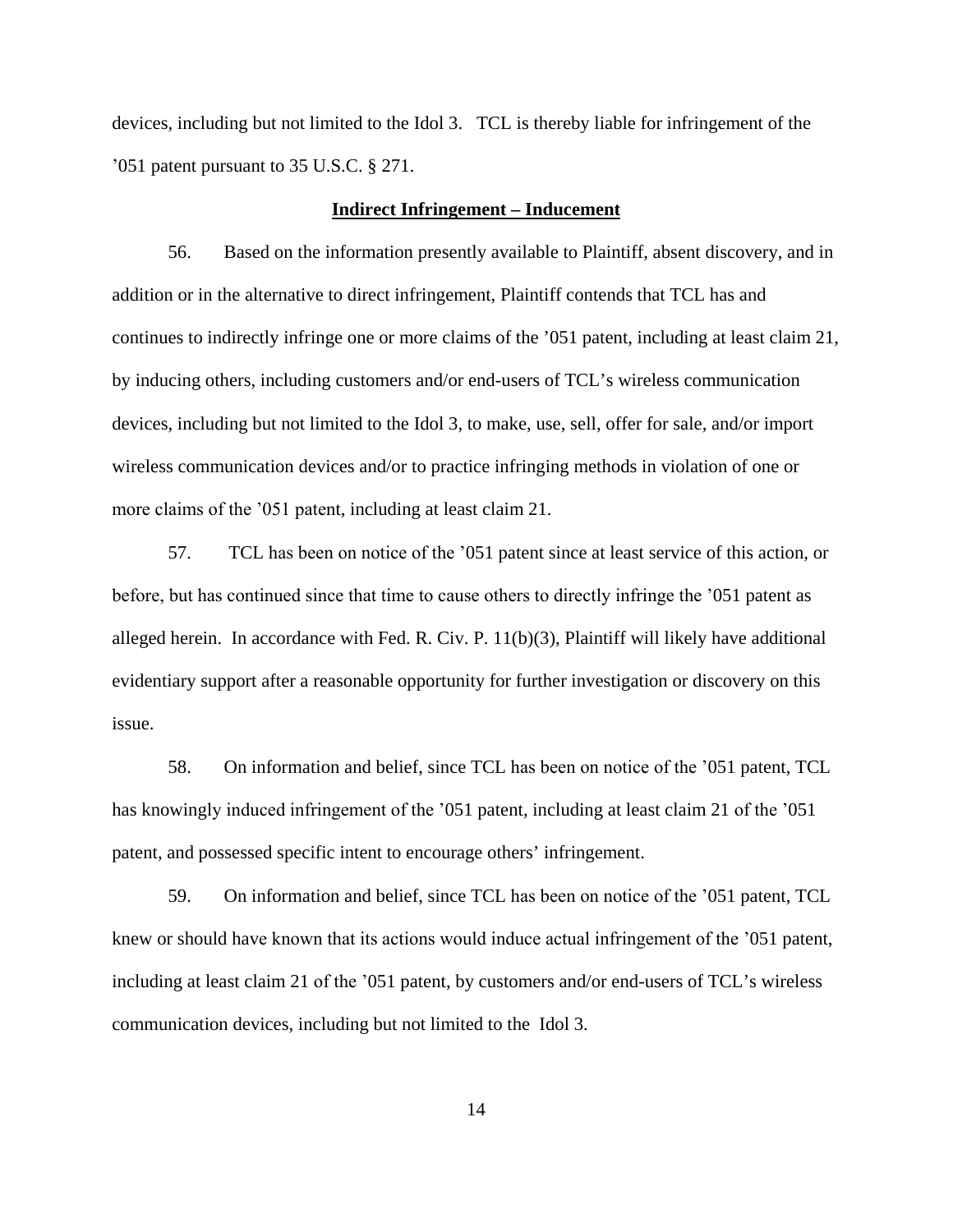60. For example, since TCL has been on notice of the '051 patent, TCL has purposefully and voluntarily made available wireless communication devices, including but not limited to the Idol 3, with the expectation that they would be utilized by customers and/or endusers in the United States in a way that infringes at least claim 21 of the '051 patent.

61. Since TCL has been on notice of the '051 patent, TCL has also instructed and/or encouraged customers and/or end-users of TCL's wireless communication devices, including but not limited to the Idol 3, to utilize such devices in a way that results in the infringement of at least claim 21 of the '051 patent and has provided support to such customers and/or end-users.

62. TCL has not produced or relied upon an opinion of counsel suggesting that the '051 patent is invalid or is not infringed by TCL's wireless communication devices, including but not limited to the Idol 3. In accordance with Fed. R. Civ. P. 11(b)(3), Plaintiff will likely have additional evidentiary support after a reasonable opportunity for discovery on this issue.

63. TCL has not produced any evidence as to any investigation, design around or that any remedial action was taken with respect to the '051 patent. In accordance with Fed. R. Civ. P. 11(b)(3), Plaintiff will likely have additional evidentiary support after a reasonable opportunity for discovery on this issue.

#### **ADDITIONAL ALLEGATIONS**

64. Plaintiff has been damaged as a result of Defendants' infringing conduct described herein. TCL is thus liable to Plaintiff in an amount that adequately compensates Plaintiff for Defendants' infringement, which, by law, cannot be less than a reasonable royalty, together with interest and costs as fixed by the Court under 35 U.S.C. § 284.

65. Defendants' actions complained of herein will continue unless Defendants are enjoined by this Court.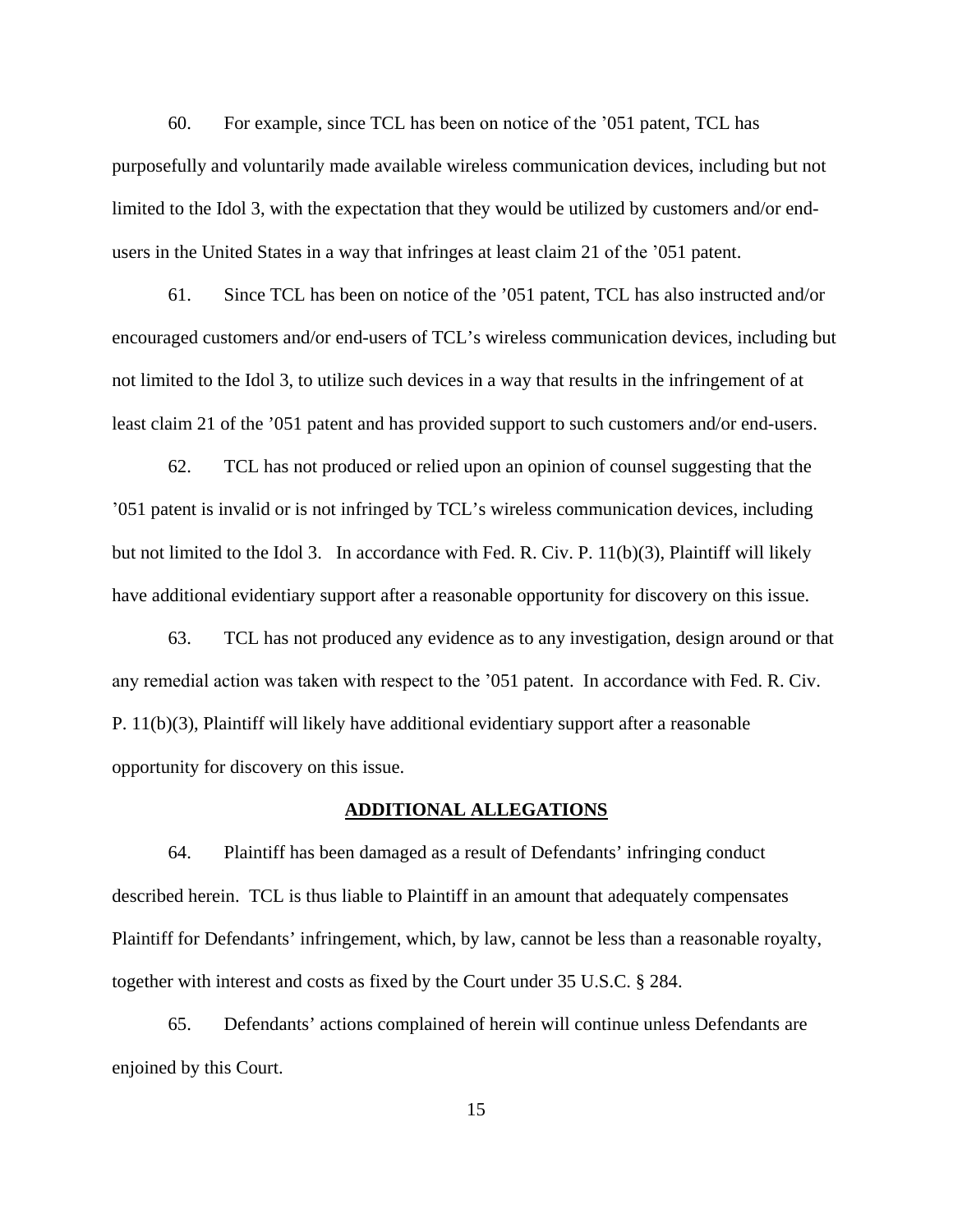66. Plaintiff has complied with 35 U.S.C. § 287.

67. Defendants' actions complained of herein are causing irreparable harm and monetary damage to Plaintiff and will continue to do so unless and until Defendants are enjoined and restrained by this Court.

# **JURY DEMAND**

Plaintiff hereby requests a trial by jury pursuant to Rule 38 of the Federal Rules of Civil Procedure.

## **PRAYER FOR RELIEF**

Plaintiff requests that this Court find in its favor and against Defendants, and that this Court grant Plaintiff the following relief:

a. Enter judgment for Plaintiff on this Complaint;

b. Enter judgment that one or more claims of the '211, '991, '256, and '051 patents have been infringed, either directly or indirectly by Defendants;

c. Enter judgment that Defendants account for and pay to Plaintiff all damages to and costs incurred by Plaintiff because of Defendants' infringing activities and other conduct complained of herein;

d. Award Plaintiff damages resulting from Defendants' infringement in accordance with 35 U.S.C. § 284;

e. Enter a permanent injunction enjoining Defendants and their officers, directors, agents, servants, affiliates, employees, divisions, branches, subsidiaries, parents, and all others acting in active concert or participation with them, from infringing or inducing infringement of the '211, '991, '256, and '051 patents, or, in the alternative, judgment that Defendants account for and pay to Plaintiff a reasonable royalty and an ongoing post-judgment royalty because of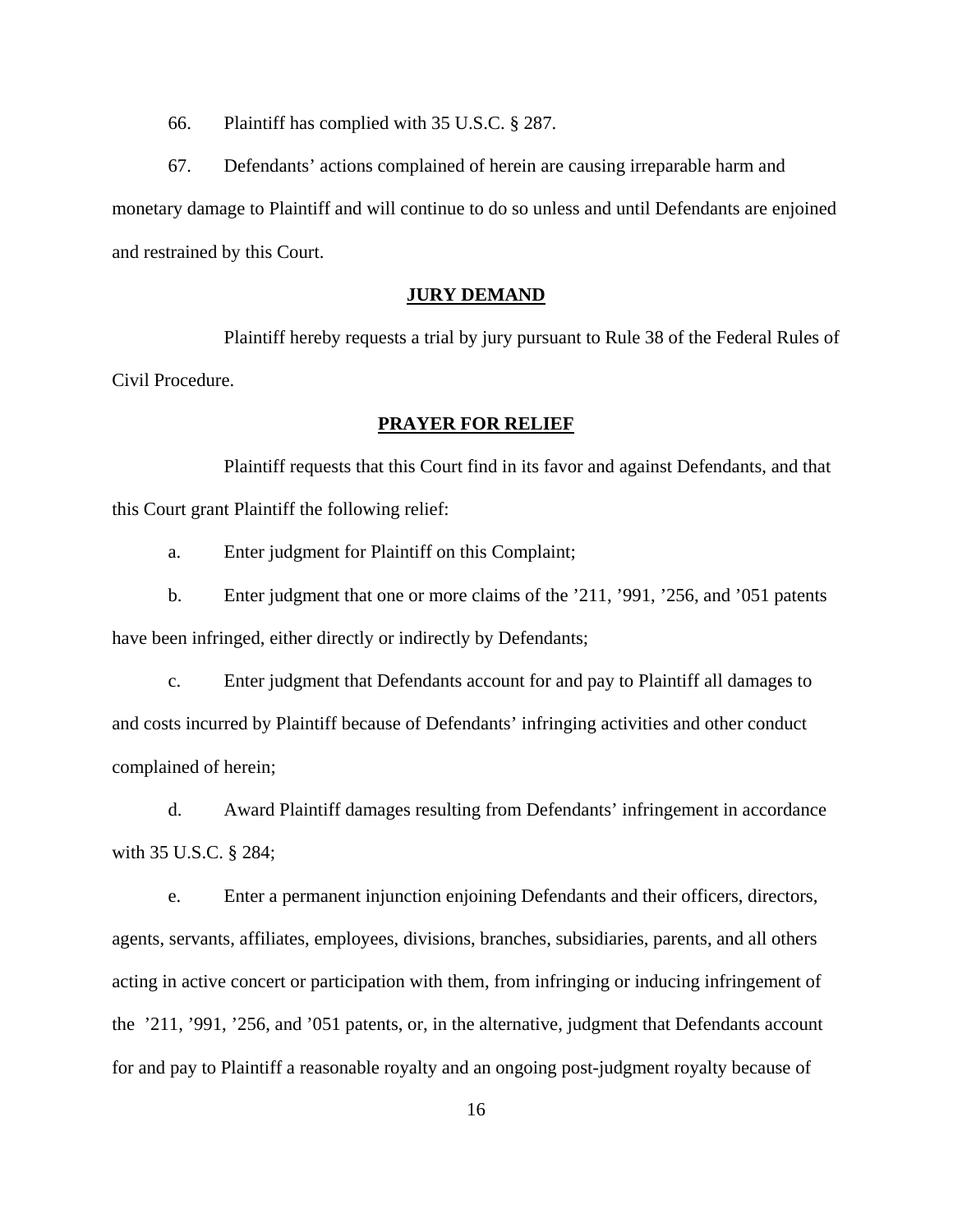Defendants' past, present and future infringing activities and other conduct complained of herein;

f. That Plaintiff be granted pre-judgment and post-judgment interest on the damages caused by Defendants' infringing activities and other conduct complained of herein;

g. Find the case to be exceptional under the provisions of 35 U.S.C. § 285;

h. That Plaintiff be granted such other and further relief as the Court may deem just and proper under the circumstances.

DATED: October 23, 2015 Respectfully submitted,

## **THE SIMON LAW FIRM, P.C.**

*/s/ Anthony G. Simon*  Anthony G. Simon, #38745MO Michael P. Kella, #64284MO Benjamin R. Askew, #58933MO Timothy D. Krieger, #57832MO 800 Market Street, Suite 1700 St. Louis, Missouri 63101 P. 314.241.2929 F. 314.241.2029 asimon@simonlawpc.com mkella@simonlawp.com baskew@simonlwpc.com tkrieger@simonlawpc.com

Wesley Hill Texas State Bar No. 24032294 WARD, SMITH & HILL, PLLC P.O. Box 1231 1127 Judson Road, Ste. 220 Longview, Texas 75606-1231 (903) 757-6400 (903) 757-2323 (fax) wh@wsfirm.com

#### *ATTORNEYS FOR PLAINTIFF*